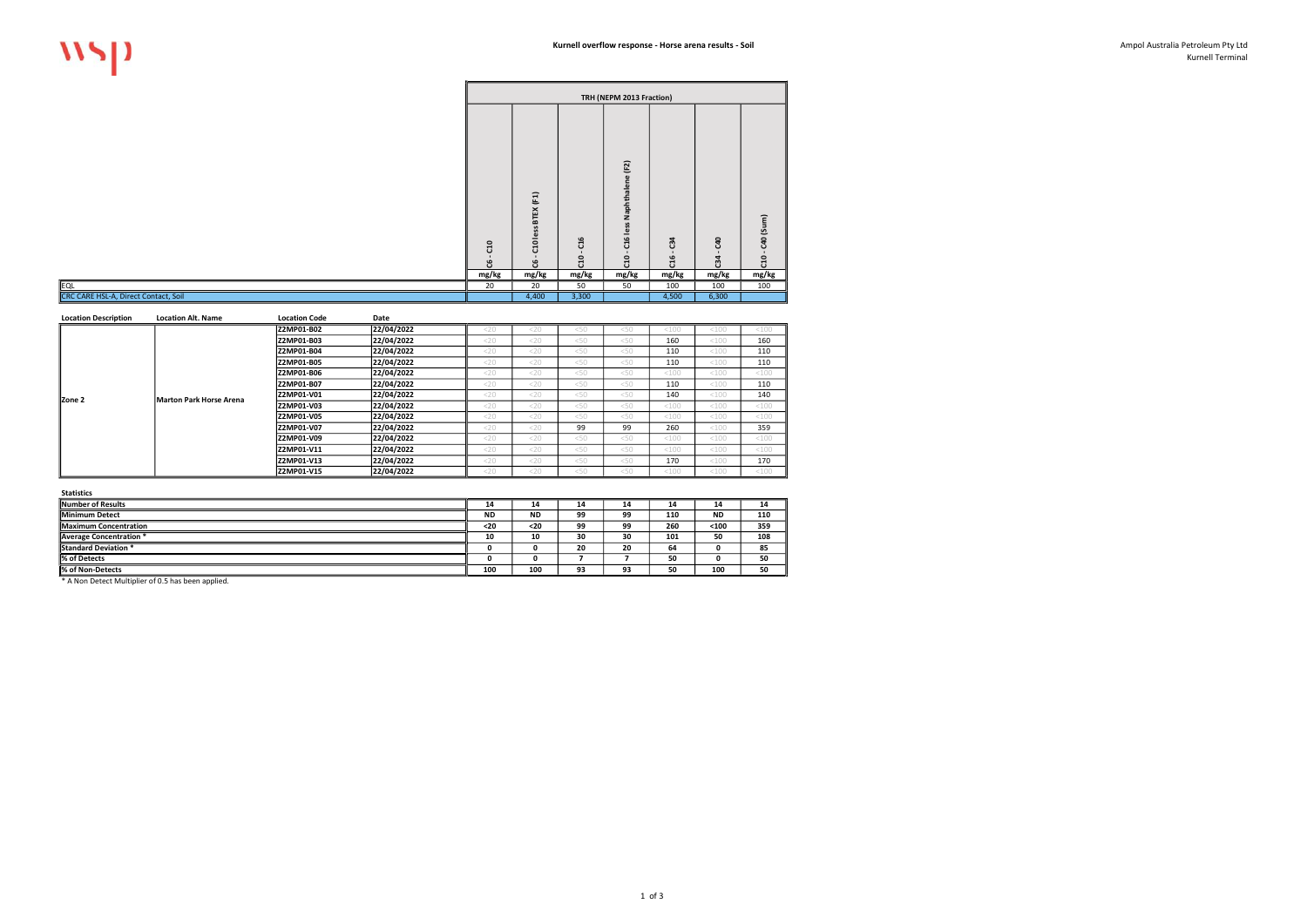## Kurnell Terminal

 $\overline{a}$ 

\* A Non Detect Multiplier of 0.5 has been applied.

| <b>LOCALION DESCRIPTION</b> | <b>EVOLUTION AND INCLUDE</b> | LUCULIUII CUUC    | pace       |       |       |       |       |       |       |       |       |       |         |       |       |       |       |       |       |
|-----------------------------|------------------------------|-------------------|------------|-------|-------|-------|-------|-------|-------|-------|-------|-------|---------|-------|-------|-------|-------|-------|-------|
|                             |                              | Z2MP01-B02        | 22/04/2022 |       |       |       |       |       |       |       | < 0.5 |       |         |       |       |       | < 0.5 |       |       |
|                             |                              | Z2MP01-B03        | 22/04/2022 | < 0.5 | :0.5  |       |       |       |       |       | < 0.5 | < 0.5 | 5.0.5   |       |       |       | < 0.5 |       |       |
|                             |                              | Z2MP01-B04        | 22/04/2022 | < 0.5 | < 0.5 |       |       | < 0.5 | < 0.5 | < 0.5 | < 0.5 | < 0.5 | < 0.5   |       |       |       | < 0.5 | < 0.5 | < 0.5 |
|                             |                              | <b>Z2MP01-B05</b> | 22/04/2022 | 5.0.5 | < 0.5 |       |       | < 0.5 | < 0.5 | < 0.5 | < 0.5 | < 0.5 | 5.0.5   |       |       |       | < 0.5 | < 0.5 | < 0.5 |
|                             |                              | Z2MP01-B06        | 22/04/2022 | 5.0.5 | :0.5  |       |       | < 0.5 | < 0.5 | < 0.5 | < 0.5 | < 0.5 | 5.0.5   |       |       |       | < 0.5 | < 0.5 | < 0.5 |
|                             |                              | Z2MP01-B07        | 22/04/2022 | 5.0.5 | 5.0   |       |       | < 0.5 | < 0.5 | < 0.5 | < 0.5 | < 0.5 | < 0.5   |       |       |       | < 0.5 | < 0.5 | < 0.5 |
| Zone 2                      | Marton Park Horse Arena      | Z2MP01-V01        | 22/04/2022 | < 0.5 | < 0.5 |       |       | < 0.5 | < 0.5 | < 0.5 | < 0.5 | < 0.5 | < 0.5   |       |       |       | < 0.5 | < 0.5 | < 0.5 |
|                             |                              | Z2MP01-V03        | 22/04/2022 | < 0.5 | < 0.5 |       | < 0.5 | < 0.5 | < 0.5 | < 0.5 | < 0.5 | < 0.5 | < 0.5   |       |       |       | < 0.5 | < 0.5 | < 0.5 |
|                             |                              | Z2MP01-V05        | 22/04/2022 | < 0.5 | < 0.5 |       |       | < 0.5 | < 0.5 | < 0.5 | < 0.5 | < 0.5 | < 0.5   |       |       |       | < 0.5 | < 0.5 | < 0.5 |
|                             |                              | Z2MP01-V07        | 22/04/2022 | < 0.5 | < 0.5 | < 0.5 | < 0.5 | < 0.5 | < 0.5 | < 0.5 | < 0.5 | < 0.5 | < 0.5   |       | < 0.5 |       | < 0.5 | < 0.5 | < 0.5 |
|                             |                              | Z2MP01-V09        | 22/04/2022 | < 0.5 | < 0.5 |       | < 0.5 | < 0.5 | < 0.5 | < 0.5 | < 0.5 | < 0.5 | < 0.5   | < 0.5 |       | < 0.5 | < 0.5 | < 0.5 | < 0.5 |
|                             |                              | Z2MP01-V11        | 22/04/2022 | < 0.5 | < 0.5 |       | < 0.5 | < 0.5 | < 0.5 | < 0.5 | < 0.5 | < 0.5 | $<$ 0.5 |       |       |       | < 0.5 | < 0.5 | < 0.5 |
|                             |                              | <b>Z2MP01-V13</b> | 22/04/2022 | 5.0.5 | 50.5  |       |       | < 0.5 | < 0.5 | < 0.5 | < 0.5 | < 0.5 | 5.0.5   |       |       |       | < 0.5 | < 0.5 | < 0.5 |
|                             |                              | Z2MP01-V15        | 22/04/2022 | 50.5  | :0.5  |       |       | < 0.5 |       |       | < 0.5 |       | 50.5    |       |       |       | < 0.5 | SU.J  | < 0.5 |
|                             |                              |                   |            |       |       |       |       |       |       |       |       |       |         |       |       |       |       |       |       |

|                                      |                           |                      |                                  |       |       |       |       |                      |         |                      |                      | PAH   |       |            |       |                      |       |       |       |       |
|--------------------------------------|---------------------------|----------------------|----------------------------------|-------|-------|-------|-------|----------------------|---------|----------------------|----------------------|-------|-------|------------|-------|----------------------|-------|-------|-------|-------|
|                                      |                           |                      |                                  |       |       |       |       |                      | ົດ<br>⊵ | ৣ                    |                      |       |       |            |       |                      |       |       |       |       |
|                                      |                           |                      |                                  |       |       |       |       |                      |         |                      |                      |       |       |            |       |                      |       |       |       |       |
|                                      |                           |                      |                                  | mg/kg | mg/kg | mg/kg | mg/kg | mg/kg                | mg/kg   | mg/kg                | mg/kg                | mg/kg | mg/kg | mg/kg      | mg/kg | mg/kg                | mg/kg | mg/kg | mg/kg | mg/kg |
| <b>EQL</b>                           |                           |                      |                                  | 0.5   | 0.5   | 0.5   | 0.5   | 0.5                  | 0.5     | 0.5                  | 0.5                  | 0.5   | 0.5   | 0.5        | 0.5   | 0.5                  | 0.5   | 0.5   | 0.5   | 0.5   |
| CRC CARE HSL-A, Direct Contact, Soil |                           |                      |                                  |       |       |       |       |                      |         |                      |                      |       |       |            |       |                      |       |       |       |       |
| <b>Location Description</b>          | <b>Location Alt. Name</b> | <b>Location Code</b> | Date                             |       |       |       |       |                      |         |                      |                      |       |       |            |       |                      |       |       |       |       |
|                                      |                           | Z2MP01-B02           | 22/04/2022                       | < 0.5 | < 0.5 | < 0.5 | < 0.5 | < 0.5                | < 0.5   | < 0.5                | < 0.5                | < 0.5 | < 0.5 | < 0.5      | < 0.5 | < 0.5                | < 0.5 | < 0.5 | < 0.5 | < 0.5 |
|                                      |                           | Z2MP01-B03           | 22/04/2022                       | < 0.5 | < 0.5 | < 0.5 | < 0.5 | < 0.5                | < 0.5   | < 0.5                | < 0.5                | < 0.5 | < 0.5 | < 0.5      | < 0.5 | < 0.5                | < 0.5 | < 0.5 | < 0.5 | < 0.5 |
|                                      |                           | Z2MP01-B04           | 22/04/2022                       | < 0.5 | < 0.5 | < 0.5 | < 0.5 | < 0.5                | < 0.5   | < 0.5                | < 0.5                | < 0.5 | < 0.5 | < 0.5      | < 0.5 | < 0.5                | < 0.5 | < 0.5 | < 0.5 | < 0.5 |
|                                      |                           | Z2MP01-B05           | 22/04/2022                       | < 0.5 | < 0.5 | < 0.5 | < 0.5 | < 0.5                | < 0.5   | < 0.5                | < 0.5                | < 0.5 | < 0.5 | < 0.5      | < 0.5 | < 0.5                | < 0.5 | < 0.5 | < 0.5 | < 0.5 |
|                                      |                           | Z2MP01-B06           | 22/04/2022                       | < 0.5 | < 0.5 | < 0.5 | < 0.5 | < 0.5                | < 0.5   | < 0.5                | < 0.5                | < 0.5 | < 0.5 | < 0.5      | < 0.5 | < 0.5                | < 0.5 | < 0.5 | < 0.5 | < 0.5 |
|                                      |                           | Z2MP01-B07           | 22/04/2022                       | < 0.5 | < 0.5 | < 0.5 | < 0.5 | < 0.5                | < 0.5   | < 0.5                | < 0.5                | < 0.5 | < 0.5 | < 0.5      | < 0.5 | < 0.5                | < 0.5 | < 0.5 | < 0.5 | < 0.5 |
| Zone 2                               | Marton Park Horse Arena   | Z2MP01-V01           | 22/04/2022                       | < 0.5 | < 0.5 | < 0.5 | < 0.5 | < 0.5                | < 0.5   | < 0.5                | < 0.5                | < 0.5 | < 0.5 | < 0.5      | < 0.5 | < 0.5                | < 0.5 | < 0.5 | < 0.5 | < 0.5 |
|                                      |                           | 17284004302          | $\begin{array}{c} \n\end{array}$ |       |       |       |       | $\sim$ $\sim$ $\sim$ |         | $\sim$ $\sim$ $\sim$ | $\sim$ $\sim$ $\sim$ |       |       | $\sim$ $-$ |       | $\sim$ $\sim$ $\sim$ |       |       |       |       |

| <b>Statistics</b>       |      |       |         |      |      |       |      |           |                   |       |            |         |           |           |      |           |           |
|-------------------------|------|-------|---------|------|------|-------|------|-----------|-------------------|-------|------------|---------|-----------|-----------|------|-----------|-----------|
| Number of Results       |      |       |         |      |      |       | 14   |           |                   |       |            |         |           |           |      |           | -14       |
| Minimum Detect          |      |       | ND.     | ND.  | ND.  | IVL   |      | <b>ND</b> |                   |       | <b>ND</b>  | - NL    | <b>ND</b> | <b>ND</b> | 14 L | <b>ND</b> | <b>ND</b> |
| Maximum Concentration   | <0.5 | < 0.5 | $<$ 0.5 | <0.5 | <0.5 | < 0.5 | <0.5 | < 0.5     | $<$ 0.5           | < 0.5 | < 0.5      | $<$ 0.5 | $<$ 0.5   | <0.5      | w.   | <0.5      | < 0.5     |
| Average Concentration * | 0.25 | 0.25  | 0.25    | 0.25 | 0.25 | 0.25  | 0.25 | 0.25      | 0.25              | 0.25  | 0.25       | 0.25    | 0.25      | 0.25      | 0.25 | 0.25      | 0.25      |
| Standard Deviation *    |      |       |         |      |      |       |      |           |                   |       |            |         |           |           |      |           |           |
| % of Detects            |      |       |         |      |      |       |      |           |                   |       |            |         |           |           |      |           |           |
| % of Non-Detects        | ∸vv  | 100   |         | 100  | 100  | 100   | 100  | 100       | 100<br><b>IUU</b> |       | 100<br>⊥∪u |         | 100       |           | 100  | 100       | 100       |